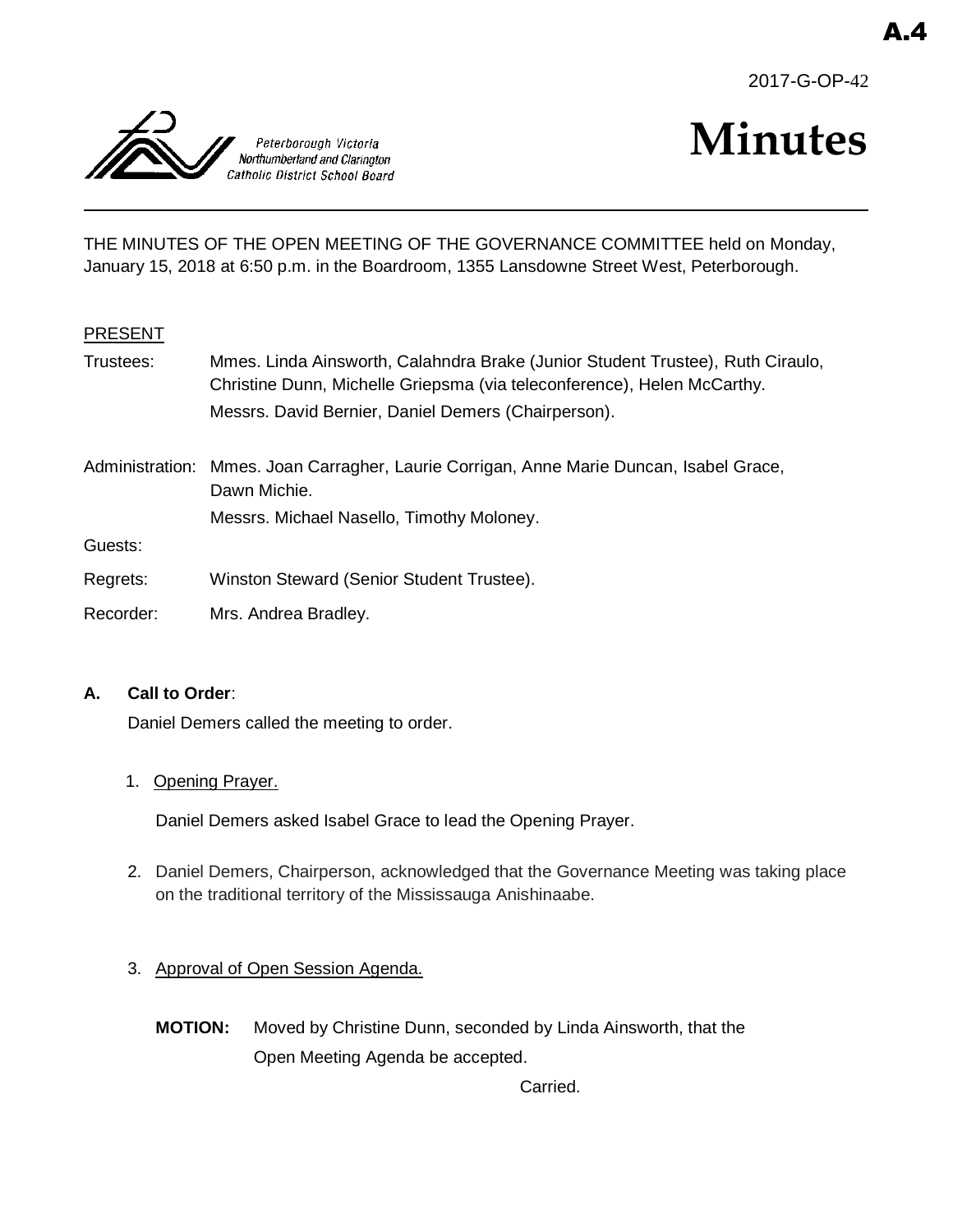4. Declarations of Conflicts of Interest.

# 5. Approval of the Minutes of the Governance Committee – Open Session held on December 11, 2017.

**MOTION:** Moved by Ruth Ciraulo, seconded by Linda Ainsworth, that the Minutes of the Governance Committee – Open Session, held on December 11, 2017, be approved as amended.

Carried.

## 6. Business Arising from the Minutes.

Effective after December 19, 2017 Board Meeting school Board employees who use their personal vehicle for board business will be reimbursed at the rate of .55 cents per kilometre (km) for the first 5,000 km's driven in the calendar year and .49 cents per km thereafter.

### **B. Recommended Actions/Presentations:**

1. Interim Financial Information.

Isabel Grace, Superintendent of Business and Finance, reviewed the Interim Financial Information comprised of revenues and operating expenditures with the trustees and answered questions.

#### 2. Distribution of Cobourg ARC documentation.

Isabel Grace, Superintendent of Business and Finance, distributed the Cobourg Accommodation Review Committee (ARC) binders to trustees. Isabel reviewed the binders in detail with trustees, answered questions, and requested that the trustees review the binders before Board Meeting on January 23, 2018.

*Isabel thanked Marian Irwin, Business and Finance Secretary, for her work in preparing agendas, taking minutes, and keeping the website up-to-date.*

*Tim Moloney, Superintendent of Learning / Student Success, thanked Isabel, Marian and Tim Robins, Accommodation Review Committee Chair, for their work during the accommodation review process.*